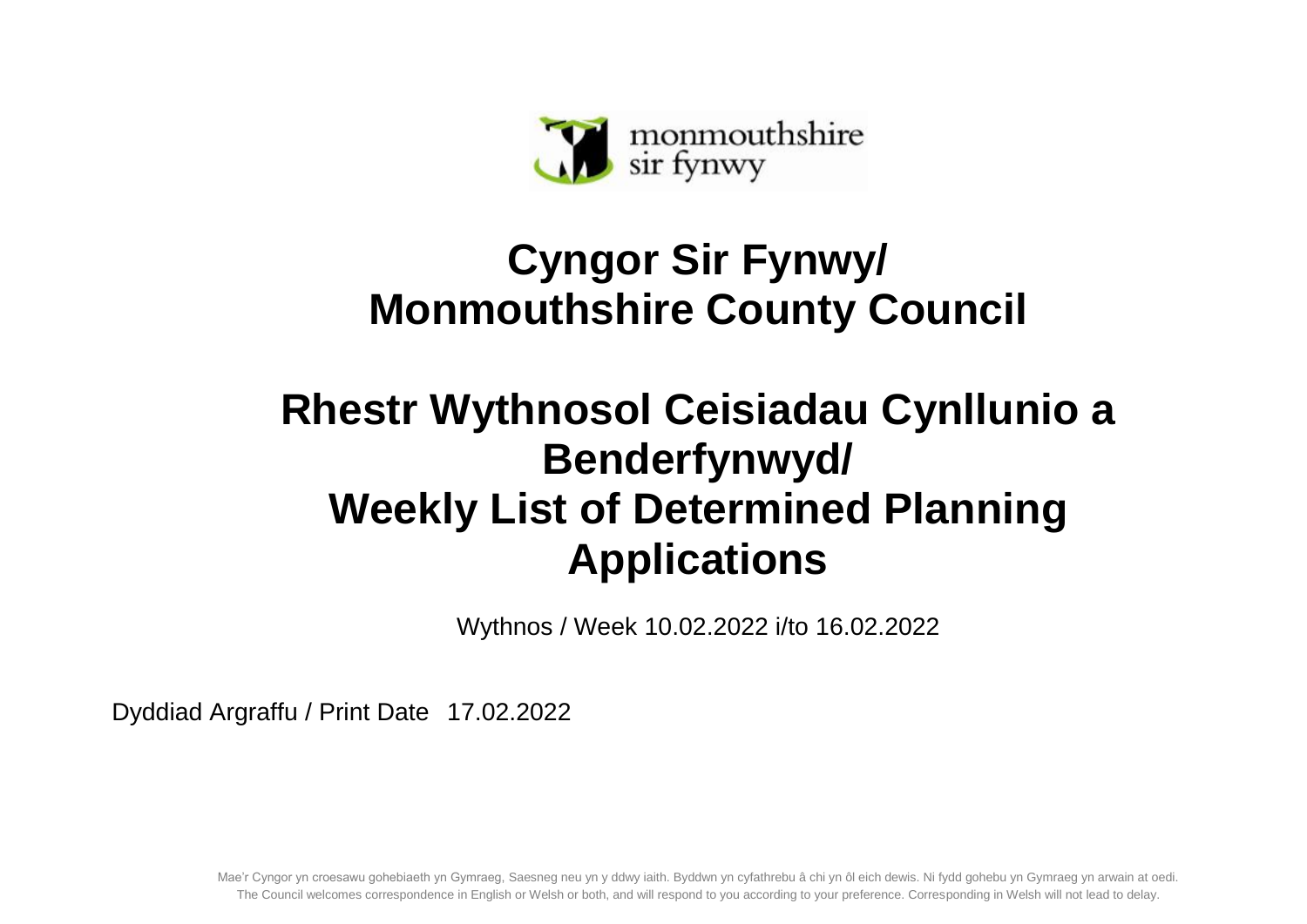| <b>Ward/Ward</b>                                                                 | <b>Rhif Cais/</b><br><b>Application</b><br><b>Number</b> | Disgrifia d o'r<br>Datblygiad/<br><b>Development</b><br><b>Description</b>                                                                                                                                                                                                                              | <b>Cyfeiriad Safle/</b><br><b>Site Address</b>                                      | Penderfyniad/<br><b>Decision</b> | Dyddiad y<br>Penderfyniad/<br><b>Decision Date</b> | <b>Lefel Penderfyniad/</b><br><b>Decision Level</b> |
|----------------------------------------------------------------------------------|----------------------------------------------------------|---------------------------------------------------------------------------------------------------------------------------------------------------------------------------------------------------------------------------------------------------------------------------------------------------------|-------------------------------------------------------------------------------------|----------------------------------|----------------------------------------------------|-----------------------------------------------------|
| <b>Cantref</b><br>Plwyf/ Parish:<br>Abergavenny<br><b>Town Council</b>           | DM/2021/01749                                            | Rear extension of<br>existing dwelling to<br>provide additional<br>bedroom.                                                                                                                                                                                                                             | Sparchford Villa<br>77 Chapel Road<br>Abergavenny<br>NP77DR                         | Approve                          | 10.02.2022                                         | <b>Delegated Officer</b>                            |
| <b>Cantref</b><br>Plwyf/ Parish:<br>Abergavenny<br><b>Town Council</b>           | DM/2021/01998                                            | Refurbishment including<br>two storey rear extension<br>and single storey side<br>extension. Replacement<br>of single glazed windows<br>with energy efficient<br>timber windows.                                                                                                                        | 12 Avenue Road<br>Abergavenny<br>NP77DA                                             | Approve                          | 11.02.2022                                         | <b>Delegated Officer</b>                            |
| <b>Priory</b><br>Plwyf/ Parish:<br>Abergavenny<br><b>Town Council</b>            | DM/2021/01971                                            | Repair, repaint and<br>partial replacement of<br>shop front.                                                                                                                                                                                                                                            | 6 High Street<br>Abergavenny<br>Monmouthshire<br>NP7 5RY                            | Approve                          | 11.02.2022                                         | <b>Delegated Officer</b>                            |
| <b>Mardy</b><br>Plwyf/ Parish:<br>Llantilio<br>Pertholey<br>Community<br>Council | DM/2021/02001                                            | Partial removal of<br>existing ground floor<br>garage roof. Removal of<br>existing conservatory to<br>rear. Construction of<br>double-storey extension<br>over existing<br>conservatory footprint<br>and ground floor garage,<br>to allow for additional<br>bedroom and en suite<br>bathroom to master. | 26 Greystones<br>Crescent<br><b>Llantilio Pertholey</b><br>Monmouthshire<br>NP7 6JY | Approve                          | 10.02.2022                                         | <b>Delegated Officer</b>                            |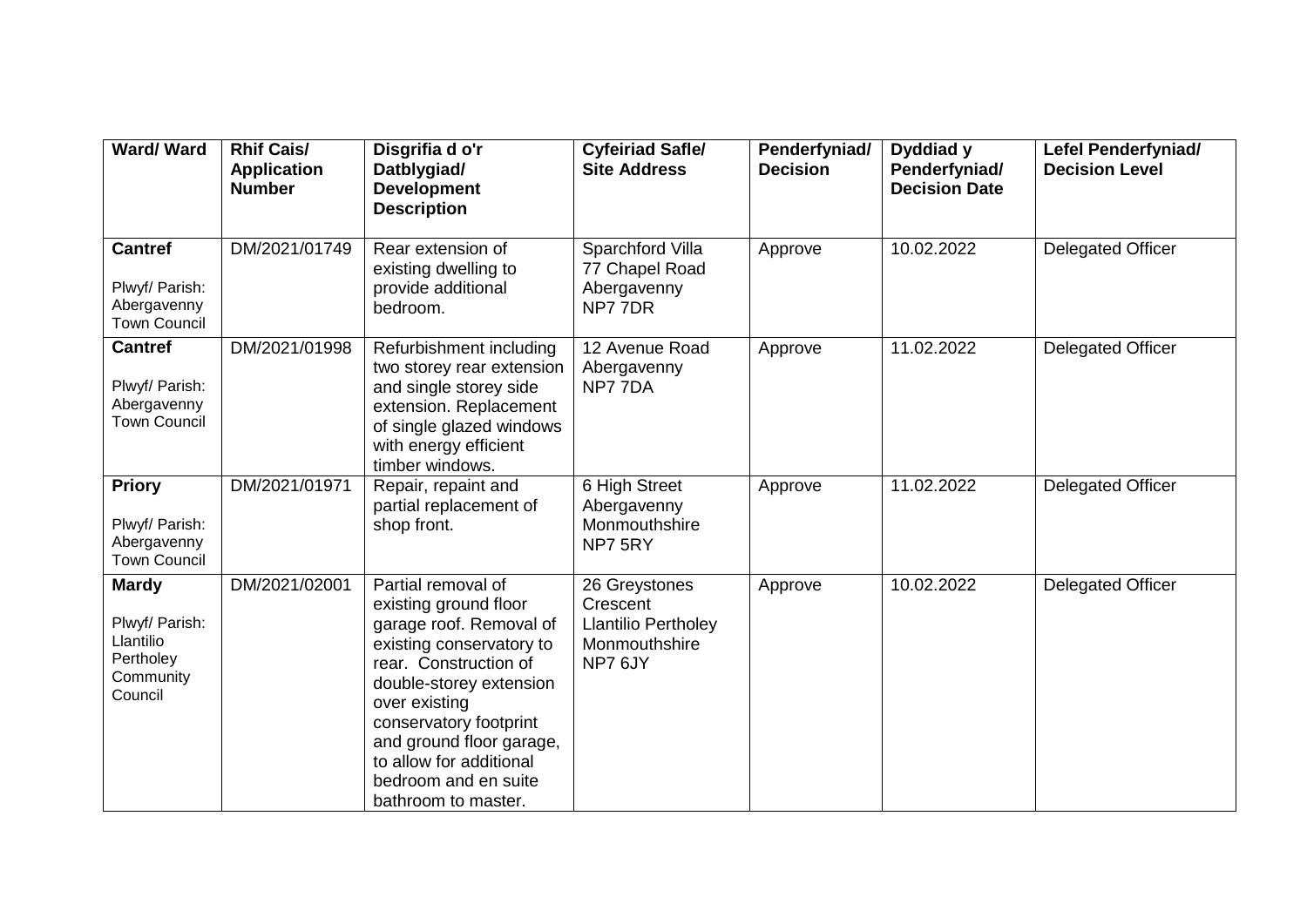| <b>Llantilio</b><br><b>Crossenny</b><br>Plwyf/ Parish:<br>Llantilio<br>Crossenny<br>Community<br>Council | DM/2022/00115 | The new building will be<br>a cover to an existing<br>feeding yard to meet<br>NRW regulations on<br>outdoor feed yards. | Wernrheolydd Road<br>Penrhos<br><b>NP15 2LJ</b>                                                                                                  | Acceptable | 14.02.2022 | <b>Delegated Officer</b> |
|----------------------------------------------------------------------------------------------------------|---------------|-------------------------------------------------------------------------------------------------------------------------|--------------------------------------------------------------------------------------------------------------------------------------------------|------------|------------|--------------------------|
| <b>Mitchel Troy</b><br>Plwyf/ Parish:<br><b>Mitchel Troy</b><br>Community<br>Council                     | DM/2021/00518 | Proposed residential<br>basement extension and<br>associated works                                                      | Sunnybank<br>Pen Y Parc Road<br>Tregare<br>Usk<br>Monmouthshire<br><b>NP15 2BY</b>                                                               | Approve    | 15.02.2022 | <b>Delegated Officer</b> |
| <b>Goytre Fawr</b><br>Plwyf/ Parish:<br>Goetre Fawr<br>Community<br>Council                              | DM/2019/00241 | Demolition of existing<br>bungalow and domestic<br>garage and construction<br>of replacement dwelling.                  | Springfield<br>Plough Road<br>Penperlleni<br>Goytre<br>Monmouthshire<br>NP4 0AL                                                                  | Approve    | 16.02.2022 | <b>Delegated Officer</b> |
| <b>Goytre Fawr</b><br>Plwyf/ Parish:<br>Goetre Fawr<br>Community<br>Council                              | DM/2022/00002 | Two Storey Side<br>Extension                                                                                            | Mon Abri<br>Plough Road<br>Penperlleni<br>Goytre<br>Pontypool<br>Monmouthshire<br>NP4 0AL                                                        | Approve    | 15.02.2022 | <b>Delegated Officer</b> |
| <b>Llanbadoc</b><br>Plwyf/ Parish:<br>Llanbadoc<br>Community<br>Council                                  | DM/2022/00219 | Discharge of condition 3<br>(ecological<br>enhancement) of<br>planning consent<br>DM/2020/00338                         | <b>Block K</b><br><b>Coleg Gwent</b><br><b>Agricultural College</b><br>A472 Little Henrhiw<br>To The Island<br>Rhadyr<br>Llanbadoc<br><b>Usk</b> | Approve    | 14.02.2022 | <b>Delegated Officer</b> |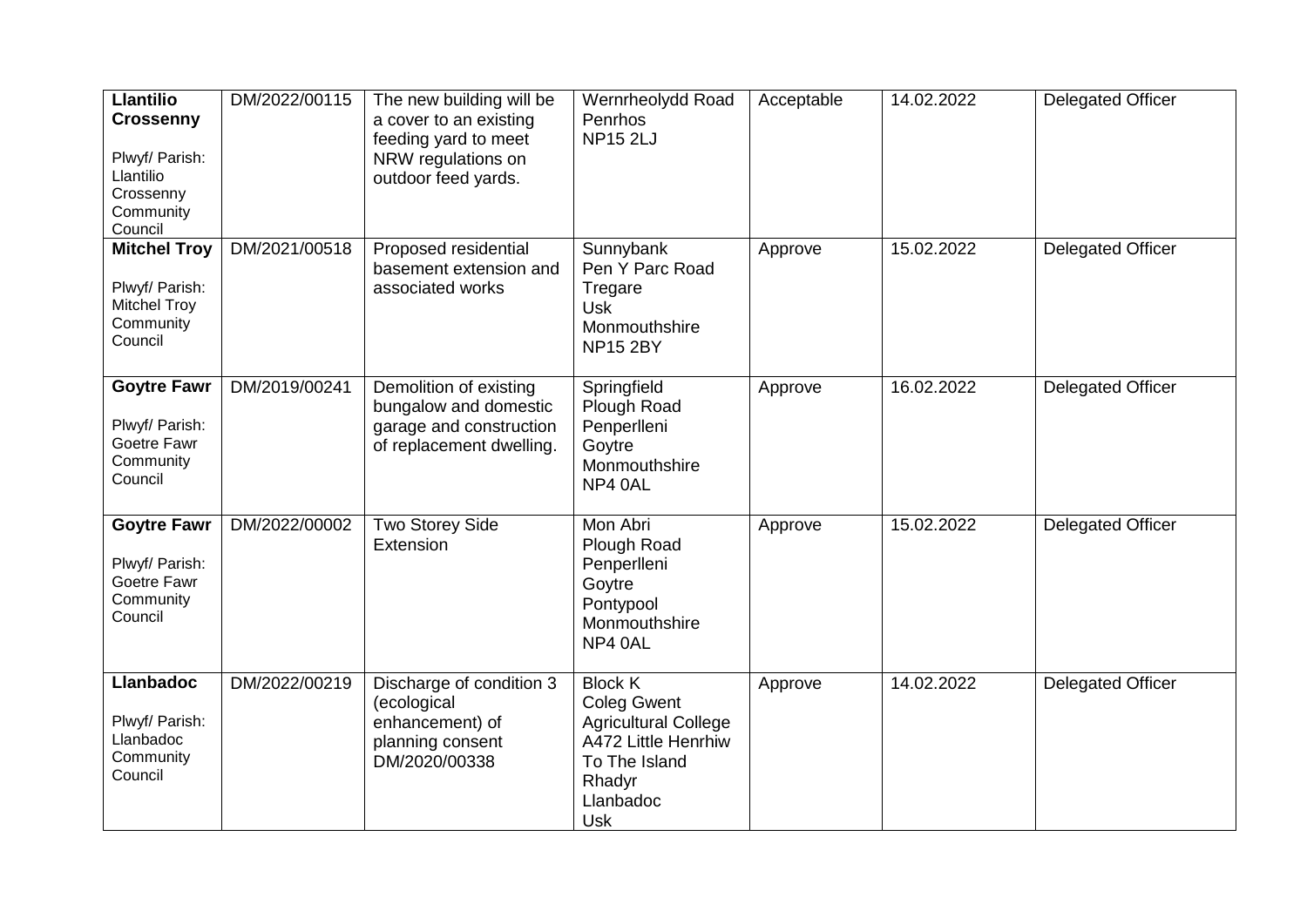|                                                                                                  |               |                                                                                                                                                                                                                                                                                                                                  | Monmouthshire<br><b>NP151XJ</b>                                                                      |                       |            |                          |
|--------------------------------------------------------------------------------------------------|---------------|----------------------------------------------------------------------------------------------------------------------------------------------------------------------------------------------------------------------------------------------------------------------------------------------------------------------------------|------------------------------------------------------------------------------------------------------|-----------------------|------------|--------------------------|
| Raglan<br>Plwyf/ Parish:<br>Raglan<br>Community<br>Council                                       | DM/2020/01376 | Vary condition 2 (of<br>DC/2012/00644) to use<br>fibre cement slates<br>(Jutland Blu/Black 300 x<br>600) instead of natural<br>slates.                                                                                                                                                                                           | <b>Llanishen Court</b><br>Farm<br>Lower Raglan Road<br>Llangovan<br>Monmouthshire<br><b>NP25 4BT</b> | Approve               | 14.02.2022 | <b>Delegated Officer</b> |
| <b>Trellech</b><br><b>United</b><br>Plwyf/ Parish:<br>Trellech<br>United<br>Community<br>Council | DM/2020/01642 | Change of use of<br>existing outbuilding from<br>B1 (business) to C3<br>(residential) use with<br>proposed single storey<br>extension and<br>associated works.                                                                                                                                                                   | The Green<br>Maypole Road<br>Whitebrook<br>Monmouth<br>Monmouthshire<br><b>NP25 4RA</b>              | Approve               | 16.02.2022 | <b>Delegated Officer</b> |
| <b>Trellech</b><br><b>United</b><br>Plwyf/ Parish:<br>Trellech<br>United<br>Community<br>Council | DM/2021/01162 | Extension and alteration,<br>including extension to<br>host dwelling, alteration<br>and refurbishment of<br>existing outbuilding,<br>construction of a<br>detached garage,<br>installation of a waste<br>treatment plant, and<br>removal of outbuildings<br>and hard and soft<br>landscaping proposal,<br>with associated works. | <b>Chapel View</b><br>Maryland Road<br>Trellech<br><b>NP25 4QJ</b>                                   | Approve               | 15.02.2022 | <b>Delegated Officer</b> |
| <b>Trellech</b><br><b>United</b><br>Plwyf/ Parish:<br>Trellech<br>United<br>Community            | DM/2021/01841 | Single storey extension<br>to front elevation to<br>create annexe and<br>associated works.                                                                                                                                                                                                                                       | Mill House<br><b>Smithy Road</b><br>Llandogo<br>Monmouth<br>Monmouthshire<br><b>NP25 4TL</b>         | <b>Split Decision</b> | 14.02.2022 | <b>Delegated Officer</b> |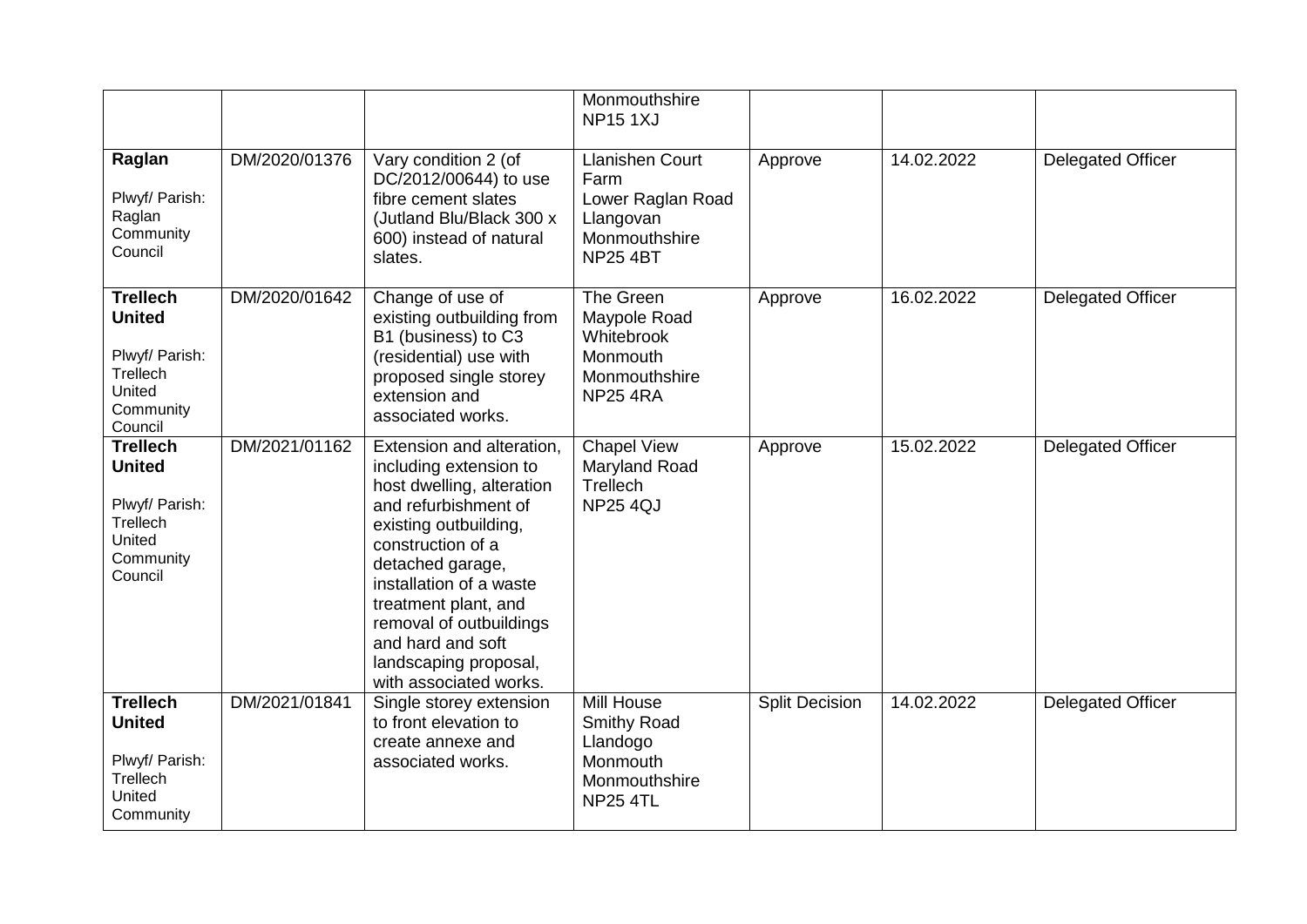| Council                                                                                          |               |                                                                                                                                                                                                                      |                                                                                                                                |         |            |                          |
|--------------------------------------------------------------------------------------------------|---------------|----------------------------------------------------------------------------------------------------------------------------------------------------------------------------------------------------------------------|--------------------------------------------------------------------------------------------------------------------------------|---------|------------|--------------------------|
| <b>Trellech</b><br><b>United</b><br>Plwyf/ Parish:<br>Trellech<br>United<br>Community<br>Council | DM/2021/02034 | Demolition of existing<br>conservatory and<br>construction of single<br>storey extension to<br>provide a library and<br>reading room.                                                                                | <b>Clearwater House</b><br>Hoop Road To<br><b>Pilstone House</b><br>Whitebrook<br>Monmouth<br>Monmouthshire<br><b>NP25 4TX</b> | Approve | 11.02.2022 | <b>Delegated Officer</b> |
| <b>Caerwent</b><br>Plwyf/ Parish:<br>Caerwent<br>Community<br>Council                            | DM/2021/01916 | Removal of UPVC<br>conservatory.<br>Construction of single<br>storey extension to rear<br>and associated internal<br>reconfiguration works.                                                                          | Yew Tree Lodge<br><b>Caerwent Gardens</b><br>Caerwent<br>Monmouthshire<br><b>NP26 5FN</b>                                      | Approve | 10.02.2022 | <b>Delegated Officer</b> |
| <b>Caerwent</b><br>Plwyf/ Parish:<br>Caerwent<br>Community<br>Council                            | DM/2021/01979 | Two storey side and<br>single storey rear<br>extensions to existing<br>two storey, semi<br>detached dwelling<br>house. To provide<br>additional living and<br>bedroom<br>accommodation and re-<br>configured garage. | 4 Trewen Road<br>Trewen<br>Caldicot<br>Monmouthshire<br><b>NP26 5PA</b>                                                        | Approve | 14.02.2022 | <b>Delegated Officer</b> |
| <b>Caerwent</b><br>Plwyf/ Parish:<br>Caerwent<br>Community<br>Council                            | DM/2021/01992 | Erection of a single<br>storey building to be<br>used as a domestic<br>hobby/storage building.                                                                                                                       | Gales Cottage<br>Highmoor Hill Road<br><b>Highmoor Hill</b><br>Caerwent<br>Monmouthshire<br><b>NP26 5PF</b>                    | Approve | 15.02.2022 | <b>Delegated Officer</b> |
| <b>Caerwent</b><br>Plwyf/ Parish:<br>Caerwent                                                    | DM/2021/01995 | Single storey side<br>extension                                                                                                                                                                                      | <b>Strathmore</b><br><b>Five Lanes North</b><br><b>Fives Lanes</b><br>Caerwent                                                 | Approve | 16.02.2022 | <b>Delegated Officer</b> |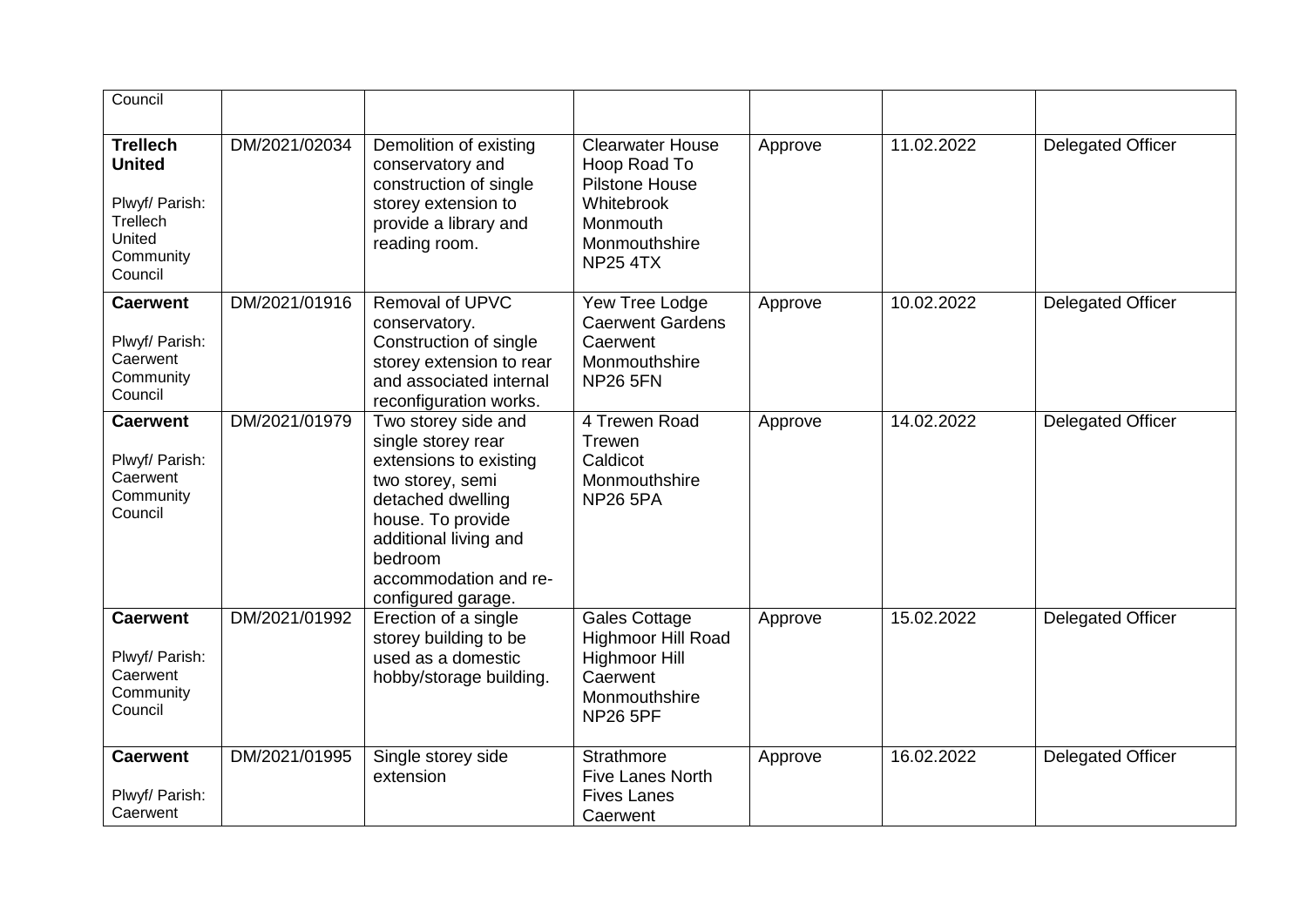| Community<br>Council                                                        |               |                                                                                                                                                                                                                                           | Caldicot<br><b>NP26 5PG</b>                                                                                                                                                  |            |            |                          |
|-----------------------------------------------------------------------------|---------------|-------------------------------------------------------------------------------------------------------------------------------------------------------------------------------------------------------------------------------------------|------------------------------------------------------------------------------------------------------------------------------------------------------------------------------|------------|------------|--------------------------|
| <b>Caerwent</b><br>Plwyf/ Parish:<br>Caerwent<br>Community<br>Council       | DM/2021/02000 | Agricultural shed, for the<br>storage of animal feed<br>and farm machinery.                                                                                                                                                               | <b>Dewstow Manor</b><br><b>Dewstow Road</b><br>Caerwent<br>Monmouthshire<br><b>NP26 5AJ</b>                                                                                  | Acceptable | 11.02.2022 | <b>Delegated Officer</b> |
| <b>St</b><br>Kingsmark<br>Plwyf/ Parish:<br>Chepstow<br><b>Town Council</b> | DM/2021/02006 | Erect a conservatory to<br>the rear elevation.                                                                                                                                                                                            | 29 Piercefield<br>Avenue<br>Chepstow<br>Monmouthshire<br><b>NP16 5JB</b>                                                                                                     | Approve    | 15.02.2022 | <b>Delegated Officer</b> |
| <b>St Marys</b><br>Plwyf/ Parish:<br>Chepstow<br><b>Town Council</b>        | DM/2021/01977 | Removal of 1no existing<br>night safe in front<br>elevation and infill<br>aperture with stonework<br>to match existing<br>Removal of 1no existing<br>ATM in front elevation<br>and infill aperture with<br>stonework to match<br>existing | <b>Barclays Bank</b><br><b>Chepstow Business</b><br><b>Centre And Barclays</b><br><b>Bank Building</b><br><b>High Street</b><br>Chepstow<br>Monmouthshire<br><b>NP16 5AA</b> | Approve    | 15.02.2022 | <b>Delegated Officer</b> |
| Larkfield<br>Plwyf/ Parish:<br>Chepstow<br><b>Town Council</b>              | DM/2021/01862 | Application is being<br>made retrospectively,<br>The extension to the<br>property has been<br>rendered not bricked.<br>The existing extension<br>wasn't bricked.                                                                          | 19 Fitzosborn Close<br>Chepstow<br>Monmouthshire<br><b>NP16 5PY</b>                                                                                                          | Approve    | 10.02.2022 | <b>Delegated Officer</b> |
| <b>West End</b><br>Plwyf/ Parish:<br><b>Caldicot Town</b><br>Council        | DM/2021/01494 | Proposed single storey<br>rear extension. Hip to<br>gable roof with rear<br>dormer.                                                                                                                                                       | 212 Newport Road<br>Caldicot<br>Monmouthshire<br><b>NP26 4AE</b>                                                                                                             | Approve    | 11.02.2022 | <b>Delegated Officer</b> |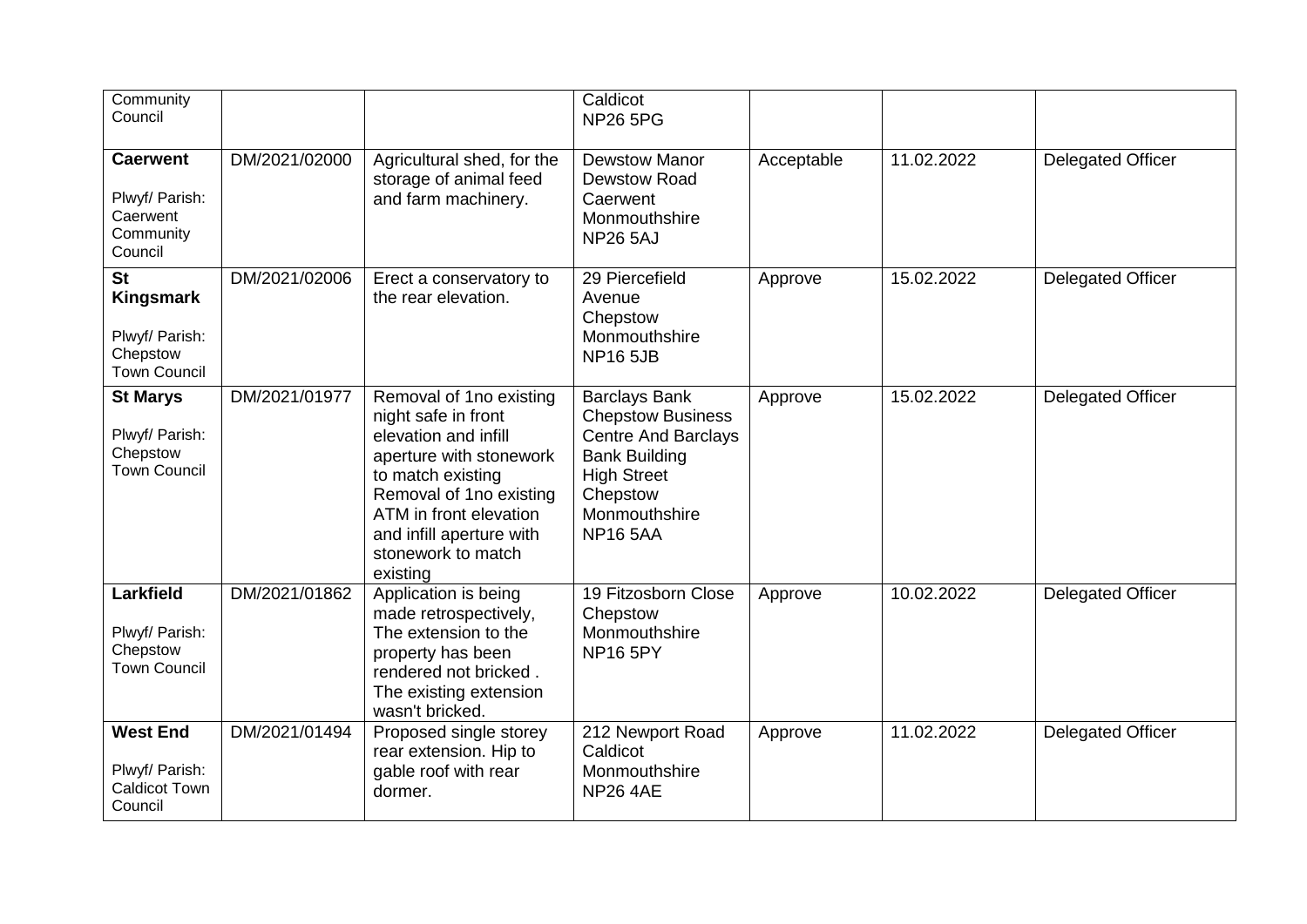| <b>Caldicot</b><br><b>Castle</b><br>Plwyf/ Parish:<br><b>Caldicot Town</b><br>Council      | DM/2021/01981 | Refurbishment.                                                                                                                                                          | <b>Caldicot Youth</b><br>Group<br>1 Church Road<br>Caldicot<br>Monmouthshire<br><b>NP26 4HY</b> | Approve | 16.02.2022 | <b>Delegated Panel</b>   |
|--------------------------------------------------------------------------------------------|---------------|-------------------------------------------------------------------------------------------------------------------------------------------------------------------------|-------------------------------------------------------------------------------------------------|---------|------------|--------------------------|
| <b>Portskewett</b><br>Plwyf/ Parish:<br>Portskewett<br>Community<br>Council                | DM/2021/01943 | Single storey rear<br>extension and garage<br>conversion and front<br>porch.                                                                                            | 15A Caldicot Road<br>Portskewett<br>Caldicot<br>Monmouthshire<br><b>NP26 5SL</b>                | Approve | 10.02.2022 | <b>Delegated Officer</b> |
| <b>Portskewett</b><br>Plwyf/ Parish:<br>Portskewett<br>Community<br>Council                | DM/2021/02022 | Non material amendment<br>to planning application<br>DM/2020/00516. (Wall<br>height on existing plans<br>stated 1.9m, New wall<br>height to be averaged at<br>$2.1m.$ ) | 81 Treetops<br>Portskewett<br>Caldicot<br>Monmouthshire<br><b>NP26 5RT</b>                      | Approve | 15.02.2022 | Delegated Officer        |
| <b>Devauden</b><br>Plwyf/ Parish:<br>Devauden<br>Community<br>Council                      | DM/2021/01384 | Conversion and<br>alteration of barn to<br>dwelling.                                                                                                                    | Corn Farm<br>Old Quarry Road<br>Devauden<br>Chepstow<br>Monmouthshire<br><b>NP16 6NS</b>        | Approve | 14.02.2022 | <b>Delegated Officer</b> |
| <b>Dixton With</b><br><b>Osbaston</b><br>Plwyf/ Parish:<br>Monmouth<br><b>Town Council</b> | DM/2021/02049 | Construction of single<br>storey extension to rear<br>elevation and entrance<br>porch to front elevation.                                                               | 13A Monkswell<br>Road<br>Monmouth<br><b>NP25 3PF</b>                                            | Approve | 11.02.2022 | <b>Delegated Officer</b> |
| <b>Dixton With</b><br><b>Osbaston</b><br>Plwyf/ Parish:<br>Monmouth                        | DM/2022/00213 | Proposed construction of<br>a small garden room<br>extension to the existing<br>property, proposed roof                                                                 | 16 Maddox Close<br>Monmouth<br><b>NP25 3BG</b>                                                  | Approve | 15.02.2022 | <b>Delegated Officer</b> |